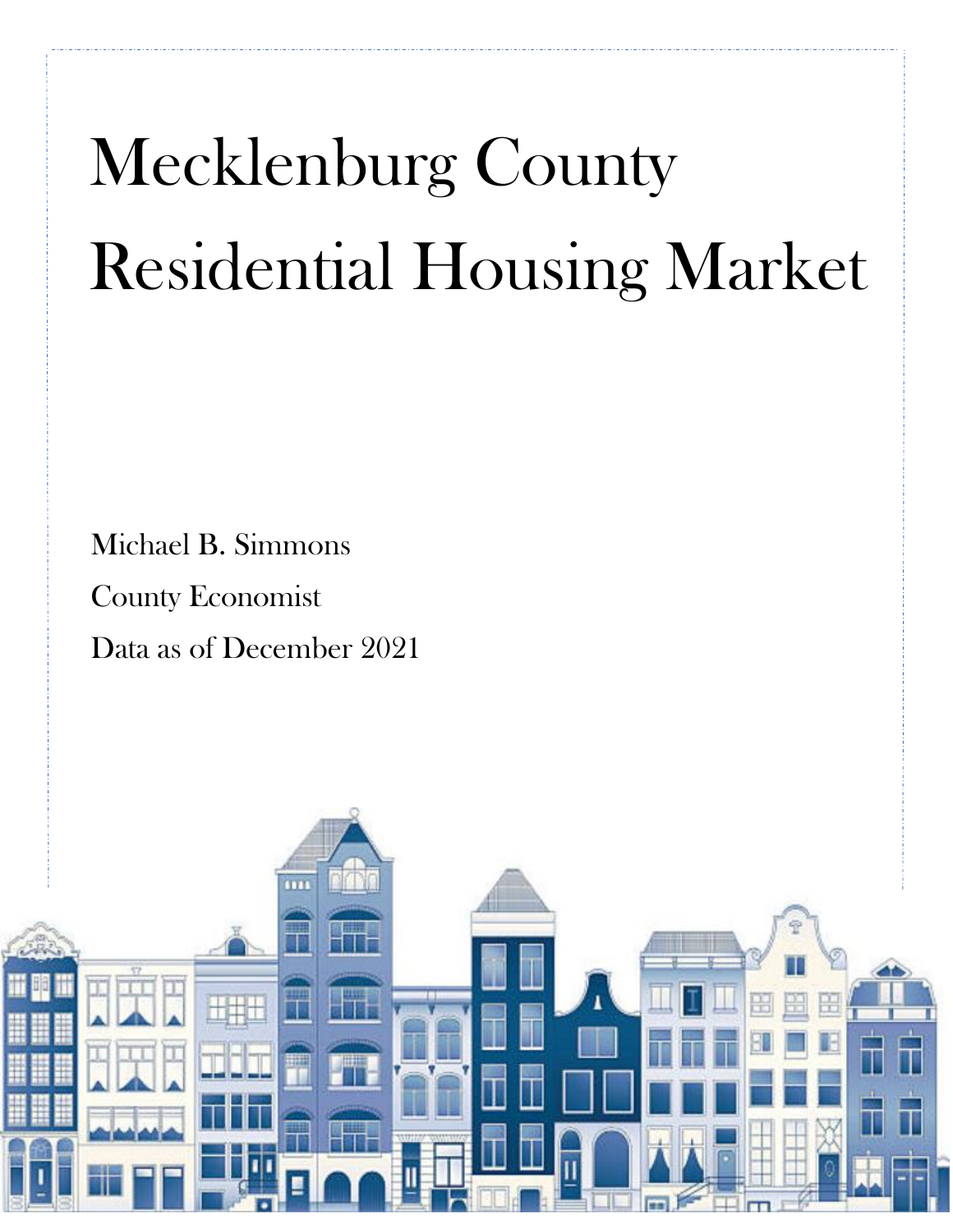#### **About this report**

The following report contains information on Mecklenburg County as a whole, and the individual submarkets for the area.

The "Notable Events in the Housing Market" section provides some context to data, highlighting areas or trends that are significant. Individual submarket housing market statistics are included in the "Housing Market" sections, pages four through nine of the report. The "Combined Statistical Graphs" sections on pages ten and eleven of the report offer a combined view of a statistic with the information for the month the left-hand side, and year-to-date information on the right-hand side. For more information contact: [michael.simmons@mecklenburgcountync.gov](mailto:michael.simmons@mecklenburgcountync.gov)

Data from this report was sourced from Canopy MLS, the U.S. Census Bureau, and the Bureau of Economic Analysis.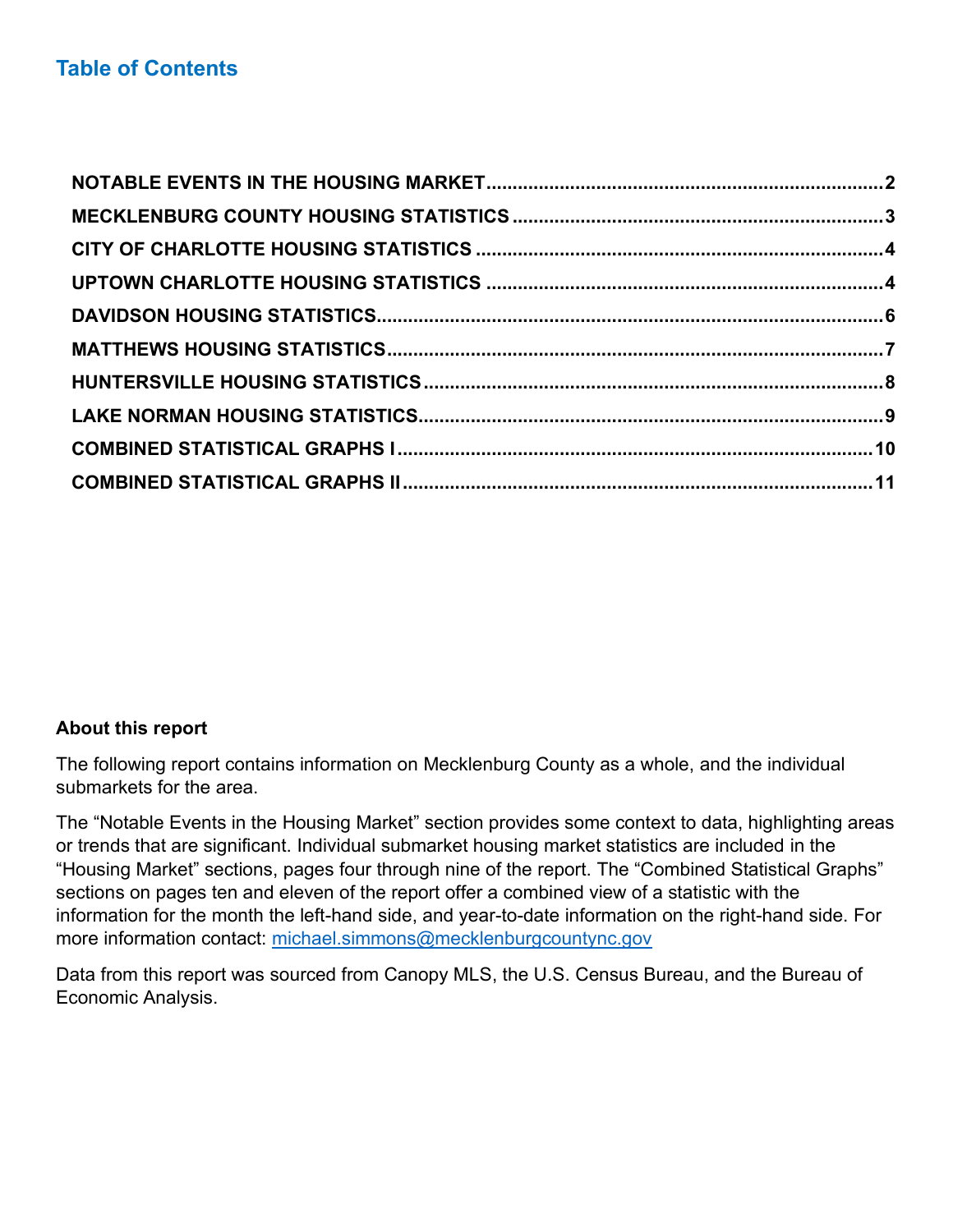#### **NOTABLE EVENTS IN THE HOUSING MARKET**

<span id="page-2-0"></span>The Housing market in Mecklenburg finished the year with home prices averaging \$471,086, a 19.8% increase from last December. Home prices should continue to increase in the coming months as there is a very limited number of homes available and overwhelming demand for the area.

<span id="page-2-1"></span>Mecklenburg County's year-over-year home sales in December decreased 7.7%, with 1,844 properties sold compared to 1,997 properties over the same period last year. Pending sales were up 5.2% for the month with 1,499 this year compared to 1,425 in the previous year.

New listings year-over-year were down 0.7% with 1,352 properties up for sale compared to 1,361 properties up for sale over the same period last year.

The average home price year-to-date through December for the County is up 17.4% at \$440,275 compared to \$375,062 during the same year-to-date period last year.

The inventory of available homes for sale in December is down 50.0% with 1,011 homes available compared to 1,925 last year. The current month's supply of housing in County decreased to 0.5 months.

Overall, 2021 ended the year with the sharpest price increases of any year in the County and the trend does not appear to be ending. We hit a new record low level of inventory in December meaning that we will be starting the year with an even larger supply / demand imbalance. This implies that strong competition will exist for homes on the market that should continue to move prices higher.

The Federal Reserve has begun to take measures to control inflation which should result in rising mortgage rates. This will slow price growth of homes in 2022 but will continue to push housing affordability out of reach for many. As you can see from the graph below all submarkets in the County experienced abnormally high growth with the largest increase found in Davidson where average home prices in December were \$184,910 more expensive than last year.



## Average Sales Price for the month of December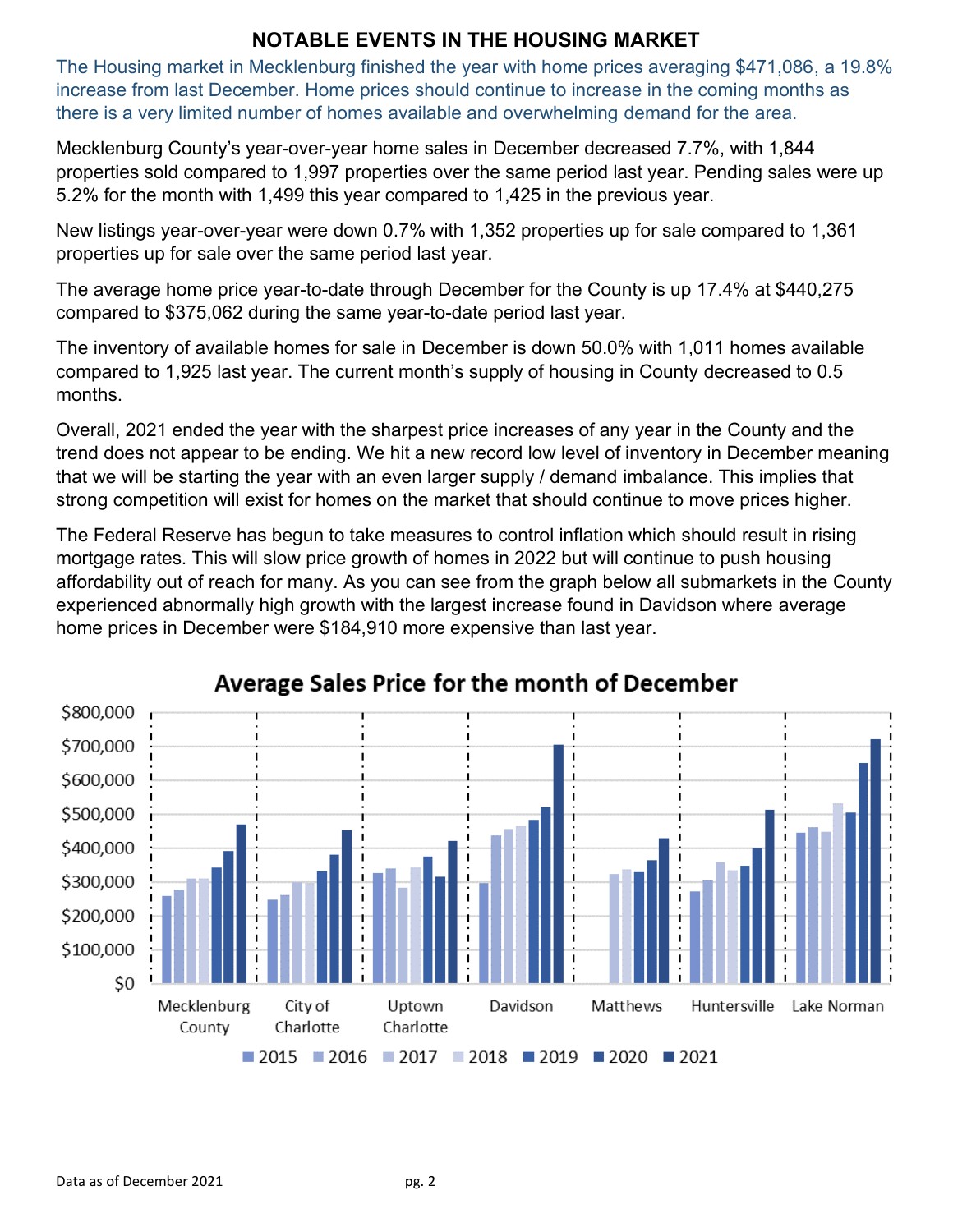#### **MECKLENBURG COUNTY HOUSING MARKET**

| <b>Mecklenburg County</b>                      | <b>December</b> |         |                | <b>Year to Date</b> |                 |             |  |
|------------------------------------------------|-----------------|---------|----------------|---------------------|-----------------|-------------|--|
|                                                |                 |         | Percent        | <b>Thru 12-</b>     | <b>Thru 12-</b> | Percent     |  |
| <b>Key Metrics</b>                             | 2020            | 2021    | <b>Change</b>  | 2020                | 2021            | Change      |  |
| <b>New Listings</b>                            | 1,361           | 1,352   | $-0.7%$        | 24,706              | 24,918          | 0.9%<br>ЙN  |  |
| <b>Pending Sales</b>                           | 1,425           | 1,499   | FP 5.2%        | 22,741              | 23,540          | 3.5%<br>ĥР. |  |
| <b>Closed Sales</b>                            | 1.997           | 1.844   | $-7.7%$        | 21,930              | 23,212          | 5.8%<br>ĥР. |  |
| Median Sales Price*                            | 313,700         | 385,000 | FR22.7%        | 300,000             | 355,000         | A 18.3%     |  |
| <b>Average Sales Price*</b>                    | 393,069         | 471,086 | AN19.8%        | 375,062             | 440,275         | AP 17.4%    |  |
| <b>Percent of Original List Price Received</b> | 99.2%           | 100.9%  | FP 1.7%        | 98.5%               | 101.3%          | 2.8%<br>ЯÑ  |  |
| <b>List to Close</b>                           | 83              | 78      | $h - 6.0%$     | 85                  | 74              | $-12.9%$    |  |
| Days on Market Until Sale                      | 23              | 19      | <b>A</b> 17.4% | 30                  | 19              | AN-36.7%    |  |
| <b>Cumulative Days on Market Until Sale</b>    | 27              | 18      | 133.3%         | 35                  | 20              | Fr-42.9%    |  |
| <b>Inventory of Homes for Sale</b>             | 1,925           | 1,011   | $-47.5%$       |                     |                 |             |  |
| <b>Months Supply of Inventory</b>              | 1.0             | 0.5     | $-50.0%$       |                     |                 |             |  |

0 50,000

**\* Does not account for sale concessions and /or down payment assistance.** 





**New Listings**



















**Closed Sales Year-to-date** 

2015 2016 2017 2018 2019 2020 2021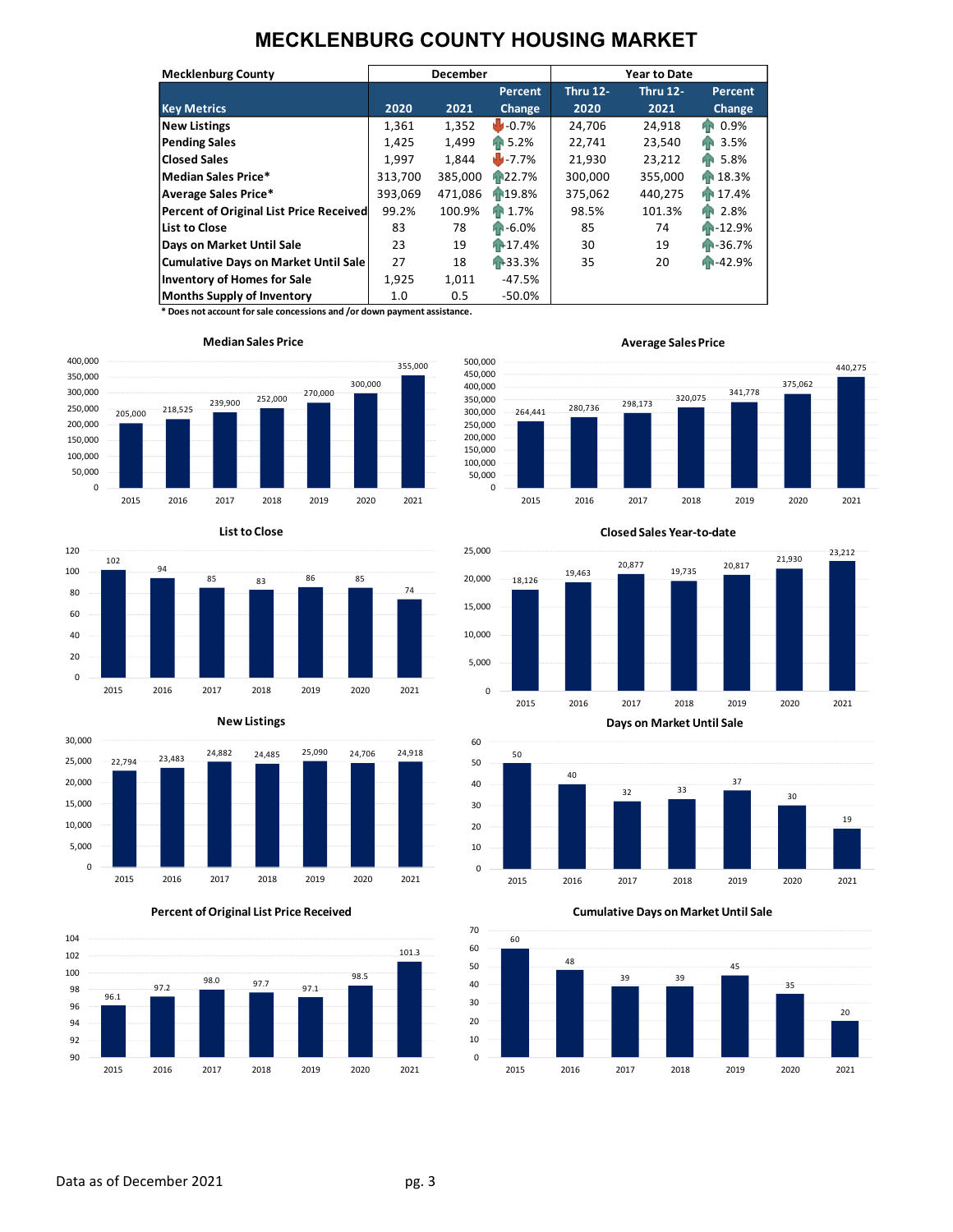#### **CITY OF CHARLOTTE HOUSING MARKET**

<span id="page-4-0"></span>

| <b>City of Charlotte</b>                       | <b>December</b> |         |          | <b>Year to Date</b> |                 |                |  |
|------------------------------------------------|-----------------|---------|----------|---------------------|-----------------|----------------|--|
|                                                |                 |         | Percent  | <b>Thru 12-</b>     | <b>Thru 12-</b> | <b>Percent</b> |  |
| <b>Key Metrics</b>                             | 2020            | 2021    | Change   | 2020                | 2021            | Change         |  |
| <b>New Listings</b>                            | 1,081           | 1,098   | FP 1.6%  | 19,588              | 20,013          | 2.2%<br>ЯN     |  |
| <b>Pending Sales</b>                           | 1,127           | 1,203   | Pr 6.7%  | 17,793              | 18,876          | 6.1%<br>ĥР.    |  |
| <b>Closed Sales</b>                            | 1.549           | 1,432   | $-7.6%$  | 17,237              | 18,533          | 7.5%<br>ЙÑ     |  |
| Median Sales Price*                            | 295,000         | 369,728 | A25.3%   | 285,000             | 340,000         | A 19.3%        |  |
| <b>Average Sales Price*</b>                    | 380,921         | 454.684 | hr19.4%  | 364,570             | 428.709         | AP 17.6%       |  |
| <b>Percent of Original List Price Received</b> | 99.1%           | 100.9%  | FP 1.8%  | 98.6%               | 101.2%          | <b>R</b> 2.6%  |  |
| List to Close                                  | 84              | 79      | $-6.0%$  | 84                  | 74              | $-11.9%$       |  |
| Days on Market Until Sale                      | 24              | 19      | ₦ 20.8%  | 28                  | 19              | $R - 32.1%$    |  |
| <b>Cumulative Days on Market Until Sale</b>    | 27              | 20      | 125.9%   | 32                  | 20              | Fr-37.5%       |  |
| <b>Inventory of Homes for Sale</b>             | 1,601           | 810     | $-49.4%$ |                     |                 |                |  |
| <b>Months Supply of Inventory</b>              | 1.1             | 0.5     | $-54.5%$ |                     |                 |                |  |

**\* Does not account for sale concessions and /or down payment assistance.** 





**New Listings**







<span id="page-4-1"></span>



**Days on Market Until Sale**







**Closed Sales Year-t o-date**

2015 2016 2017 2018 2019 2020 2021

Data as of December 2021 pg. 4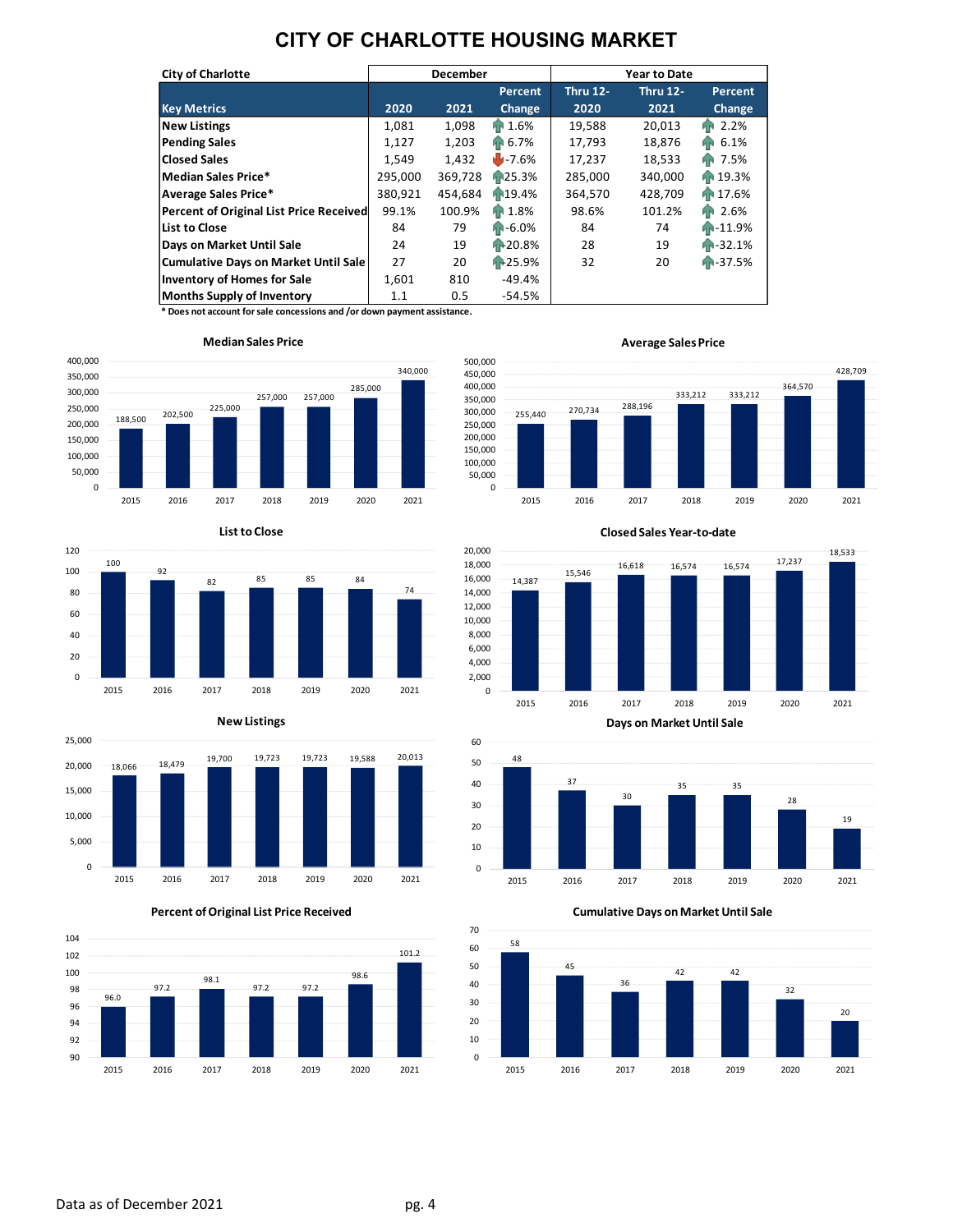#### **UPTOWN CHARLOTTE HOUSING MARKET**

| <b>Uptown Charlotte</b>                     | <b>December</b> |         |                      | <b>Year to Date</b> |                 |                     |  |
|---------------------------------------------|-----------------|---------|----------------------|---------------------|-----------------|---------------------|--|
|                                             |                 |         | Percent              | <b>Thru 12-</b>     | <b>Thru 12-</b> | Percent             |  |
| <b>Key Metrics</b>                          | 2020            | 2021    | Change               | 2020                | 2021            | Change              |  |
| <b>New Listings</b>                         | 39              | 19      | 1451.3%              | 498                 | 486             | $\frac{1}{2}$ -2.4% |  |
| Pending Sales                               | 22              | 24      | AP 9.1%              | 333                 | 475             | FR 42.6%            |  |
| <b>Closed Sales</b>                         | 26              | 34      | FR30.8%              | 331                 | 469             | FR 41.7%            |  |
| <b>Median Sales Price*</b>                  | 269,000         | 361,500 | A34.4%               | 281,000             | 340,000         | <b>R</b> 21.0%      |  |
| <b>Average Sales Price*</b>                 | 315,938         | 421,433 | h <sub>N</sub> 33.4% | 321,603             | 393,143         | FP 22.2%            |  |
| Percent of Original List Price Received     | 95.6%           | 96.2%   | AN 0.6%              | 96.6%               | 97.1%           | <b>R</b> 0.5%       |  |
| List to Close                               | 126             | 79      | A-37.3%              | 87                  | 84              | $AP - 3.4%$         |  |
| Days on Market Until Sale                   | 78              | 37      | ₦ 52.6%              | 44                  | 43              | $AP - 2.3%$         |  |
| <b>Cumulative Days on Market Until Sale</b> | 83              | 37      | A-55.4%              | 52                  | 50              | $AP - 3.8%$         |  |
| <b>Inventory of Homes for Sale</b>          | 110             | 32      | $-70.9%$             |                     |                 |                     |  |
| <b>Months Supply of Inventory</b>           | 4.0             | 0.8     | $-80.0%$             |                     |                 |                     |  |

**\* Does not account for sale concessions and /or down payment assistance.** 





**New Listings**











**Closed Sales Year-to-date** 









Data as of December 2021 pg. 5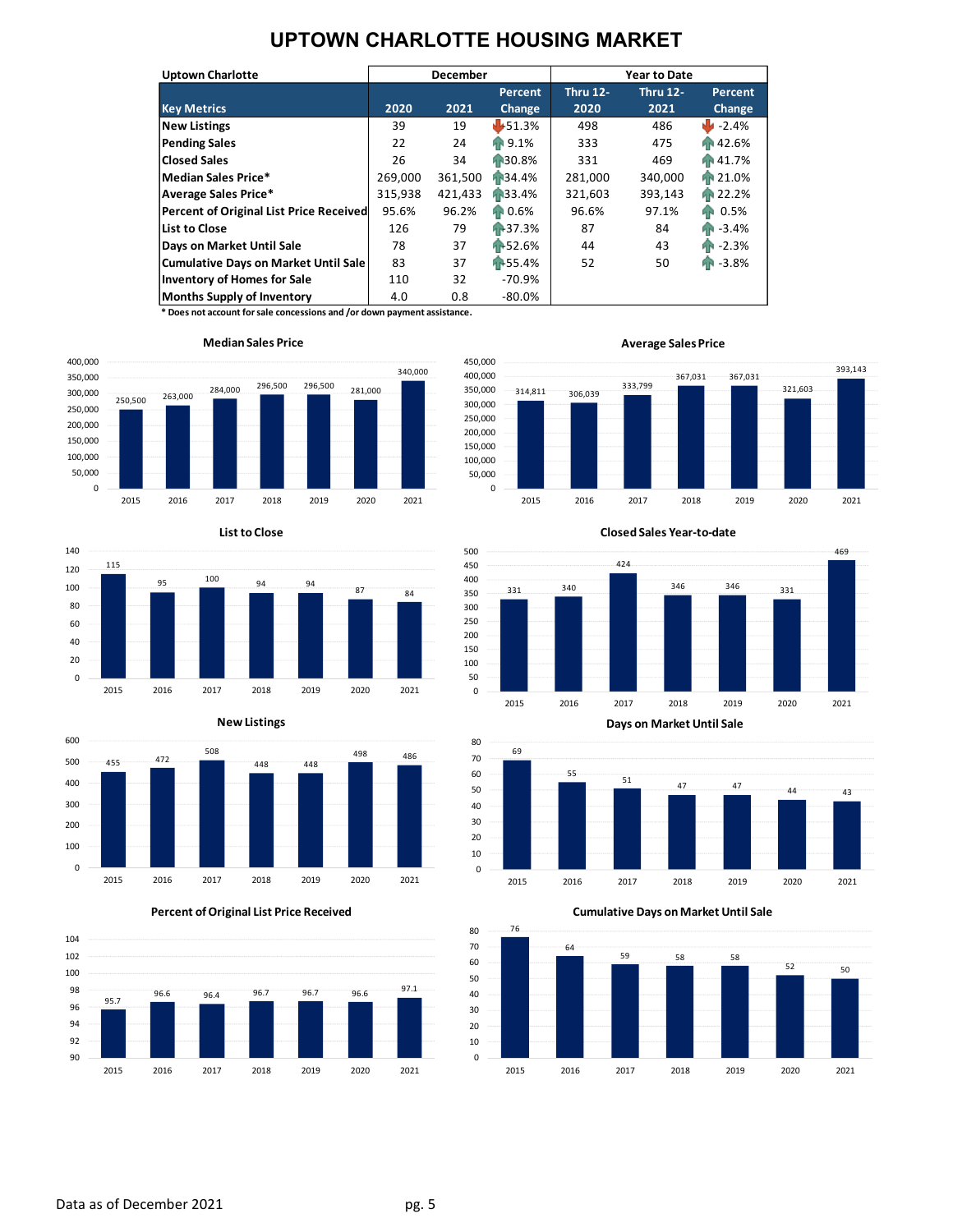#### **DAVIDSON HOUSING MARKET**

<span id="page-6-0"></span>

| Davidson                                    | <b>December</b> |         |               | <b>Year to Date</b> |                 |                 |
|---------------------------------------------|-----------------|---------|---------------|---------------------|-----------------|-----------------|
|                                             |                 |         | Percent       | <b>Thru 12-</b>     | <b>Thru 12-</b> | Percent         |
| <b>Key Metrics</b>                          | 2020            | 2021    | <b>Change</b> | 2020                | 2021            | Change          |
| <b>New Listings</b>                         | 32              | 26      | $18.8\%$      | 749                 | 563             | $-24.8%$        |
| <b>Pending Sales</b>                        | 44              | 39      | 11.4%         | 727                 | 539             | $-25.9%$        |
| <b>Closed Sales</b>                         | 59              | 42      | 1428.8%       | 669                 | 577             | $-13.8%$        |
| <b>Median Sales Price*</b>                  | 450,000         | 597,000 | A32.7%        | 415,000             | 514,500         | <b>MR</b> 24.0% |
| Average Sales Price*                        | 520.513         | 705,423 | FB35.5%       | 479,119             | 600,592         | FR 25.4%        |
| Percent of Original List Price Received     | 99.1%           | 101.3%  | FP 2.2%       | 97.1%               | 100.7%          | 3.7%<br>ЙN.     |
| <b>List to Close</b>                        | 74              | 83      | 12.2%         | 104                 | 87              | $-16.3%$        |
| Days on Market Until Sale                   | 23              | 30      | <b>30.4%</b>  | 57                  | 36              | FR-36.8%        |
| <b>Cumulative Days on Market Until Sale</b> | 32              | 23      | F28.1%        | 60                  | 29              | $R - 51.7%$     |
| <b>Inventory of Homes for Sale</b>          | 51              | 25      | $-51.0%$      |                     |                 |                 |
| <b>Months Supply of Inventory</b>           | 0.8             | 0.6     | $-25.0%$      |                     |                 |                 |

0

**\* Does not account for sale concessions and /or down payment assistance.** 









<span id="page-6-1"></span>



**Closed Sales Year-to-date** 

2015 2016 2017 2018 2019 2020 2021





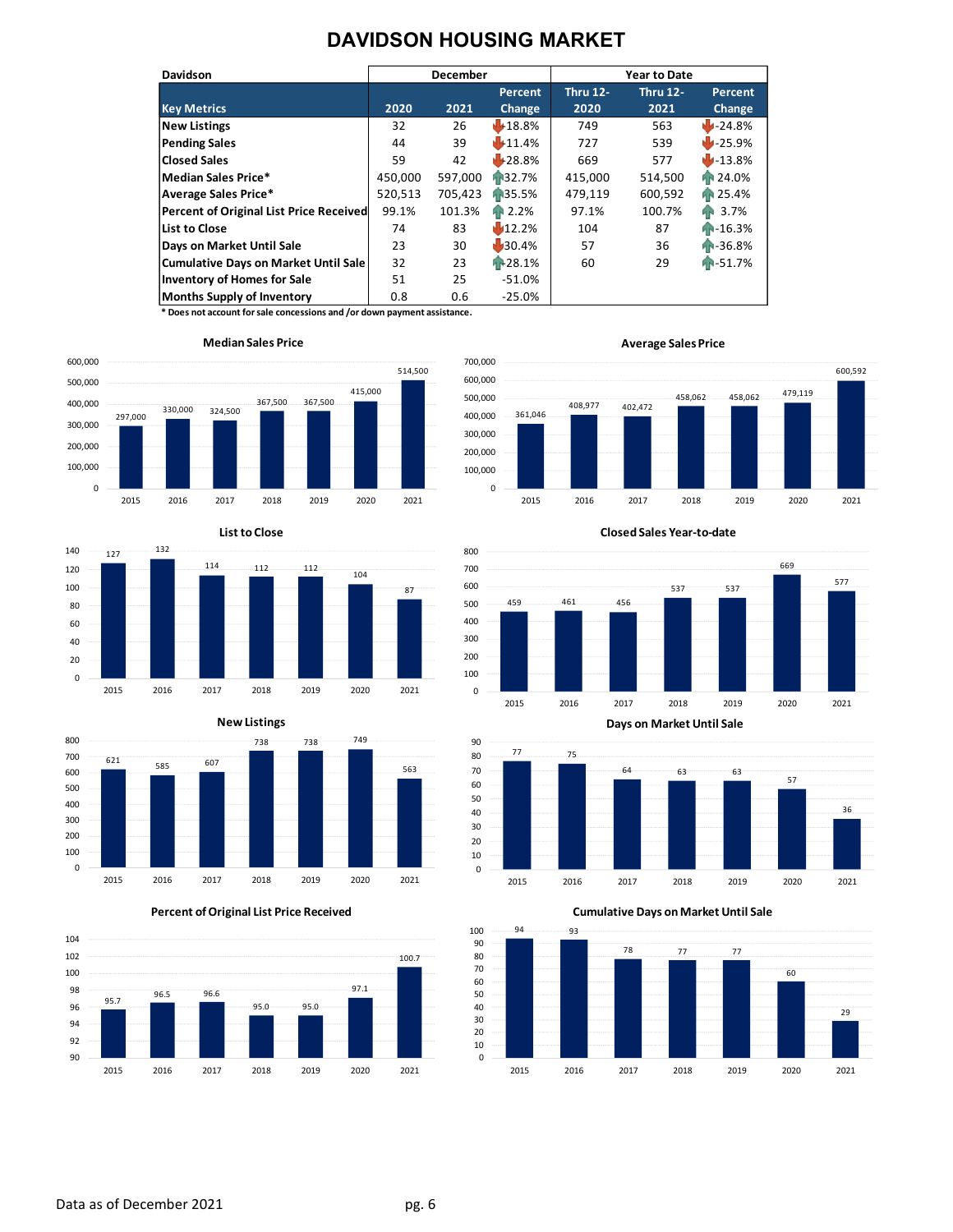### **MATTHEWS HOUSING MARKET**

| <b>Matthews</b>                                |         | <b>December</b> |                            | <b>Year to Date</b> |          |                   |  |
|------------------------------------------------|---------|-----------------|----------------------------|---------------------|----------|-------------------|--|
|                                                |         |                 | Percent                    | <b>Thru 12-</b>     | Thru 12- | Percent           |  |
| <b>Key Metrics</b>                             | 2020    | 2021            | Change                     | 2020                | 2021     | <b>Change</b>     |  |
| <b>New Listings</b>                            | 51      | 63              | Fr23.5%                    | 1,380               | 1.430    | 3.6%<br>ЙN        |  |
| <b>Pending Sales</b>                           | 64      | 73              | AN14.1%                    | 1,333               | 1,356    | 1.7%<br>ЙN        |  |
| <b>Closed Sales</b>                            | 114     | 137             | FR20.2%                    | 1,314               | 1,361    | 3.6%<br><b>HN</b> |  |
| Median Sales Price*                            | 331,250 | 389,990         | AN17.7%                    | 330,000             | 385,000  | AP 16.7%          |  |
| Average Sales Price*                           | 365,518 | 429,746         | AN17.6%                    | 370,703             | 448,477  | Fr 21.0%          |  |
| <b>Percent of Original List Price Received</b> | 100.7%  | 100.4%          | $-0.3%$                    | 98.8%               | 102.5%   | <b>R</b> 3.7%     |  |
| List to Close                                  | 72      | 63              | <b>R</b> 12.5%             | 76                  | 61       | $n-19.7%$         |  |
| Days on Market Until Sale                      | 15      | 12              | <b>A</b> <sup>20.0</sup> % | 25                  | 13       | AN-48.0%          |  |
| <b>Cumulative Days on Market Until Sale</b>    | 21      | 13              | <b>4+38.1%</b>             | 29                  | 13       | $-55.2%$          |  |
| <b>Inventory of Homes for Sale</b>             | 61      | 42              | $-31.1%$                   |                     |          |                   |  |
| <b>Months Supply of Inventory</b>              | 0.5     | 0.4             | $-20.0%$                   |                     |          |                   |  |

**\* Does not account for sale concessions and /or down payment assistance.** 











**Average Sales Price**





**Closed Sales Year-t o-date**

**Days on Market Until Sale**



**Cumulative Days on Market Until Sale**

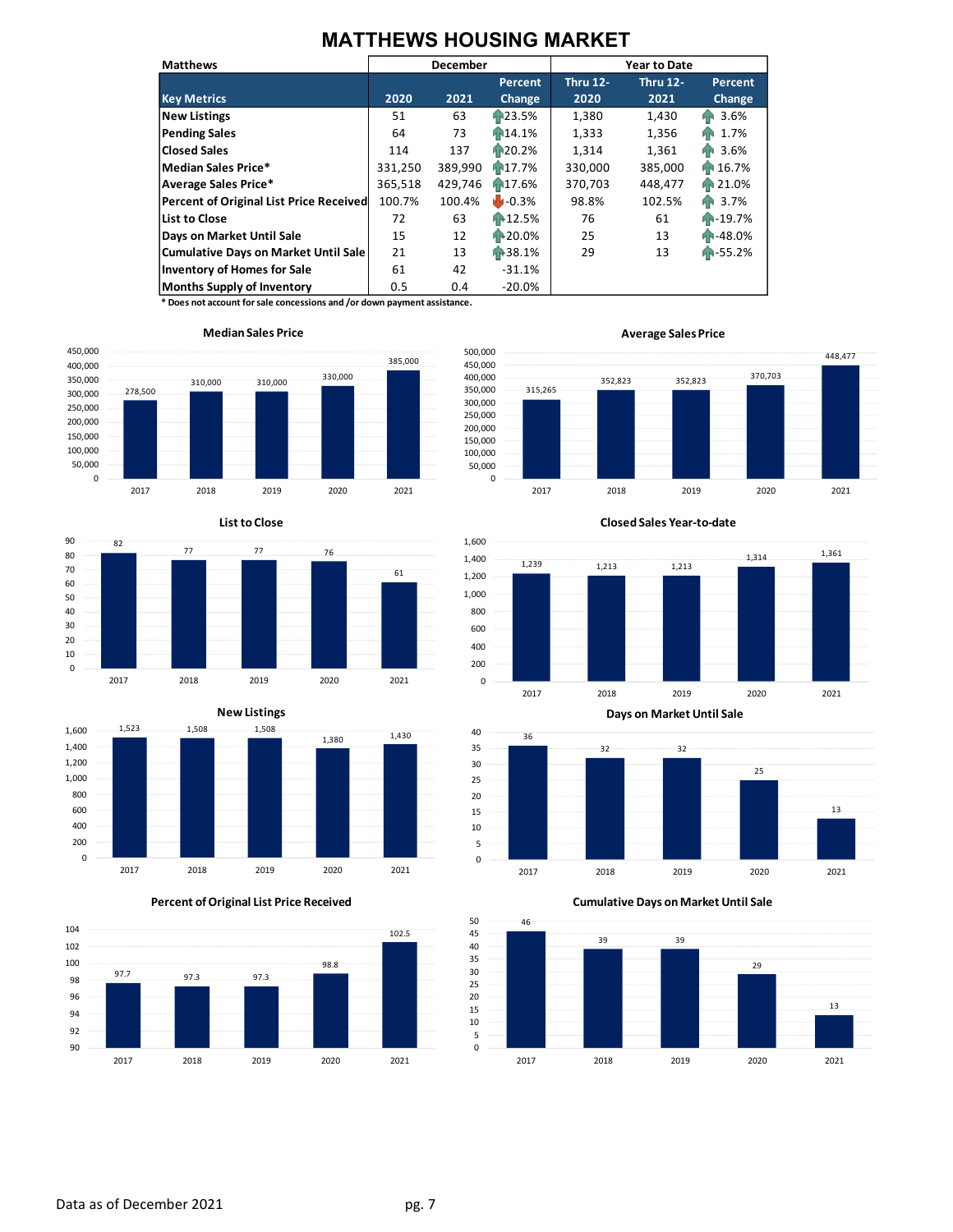#### <span id="page-8-0"></span>**HUNTERSVILLE HOUSING MARKET**

| <b>Huntersville</b>                         | <b>December</b> |         |                | <b>Year to Date</b> |                 |                     |
|---------------------------------------------|-----------------|---------|----------------|---------------------|-----------------|---------------------|
|                                             |                 |         | Percent        | <b>Thru 12-</b>     | <b>Thru 12-</b> | Percent             |
| <b>Key Metrics</b>                          | 2020            | 2021    | Change         | 2020                | 2021            | <b>Change</b>       |
| <b>New Listings</b>                         | 113             | 111     | $-1.8%$        | 2,041               | 1,914           | $-6.2%$             |
| Pending Sales                               | 119             | 125     | AP 5.0%        | 1,978               | 1,828           | $\sqrt{11 - 7.6\%}$ |
| <b>Closed Sales</b>                         | 169             | 154     | $-8.9%$        | 1.846               | 1.782           | $\frac{1}{2}$ -3.5% |
| Median Sales Price*                         | 372,480         | 466,175 | FR25.2%        | 347,950             | 408,000         | FR 17.3%            |
| Average Sales Price*                        | 399.649         | 512,345 | FR28.2%        | 377,012             | 450,692         | FR 19.5%            |
| Percent of Original List Price Received     | 99.6%           | 101.8%  | AP 2.2%        | 98.3%               | 102.0%          | TR 3.8%             |
| <b>List to Close</b>                        | 82              | 82      | $= 0.0\%$      | 86                  | 76              | $n - 11.6%$         |
| Days on Market Until Sale                   | 21              | 16      | <b>R</b> 23.8% | 35                  | 18              | Fr-48.6%            |
| <b>Cumulative Days on Market Until Sale</b> | 20              | 14      | A+30.0%        | 41                  | 15              | Pr-63.4%            |
| <b>Inventory of Homes for Sale</b>          | 114             | 61      | $-46.5%$       |                     |                 |                     |
| <b>Months Supply of Inventory</b>           | 0.7             | 0.4     | $-42.9%$       |                     |                 |                     |

400,000 450,000 500,000

**\* Does not account for sale concessions and /or down payment assistance.** 













450,692











**List to Close**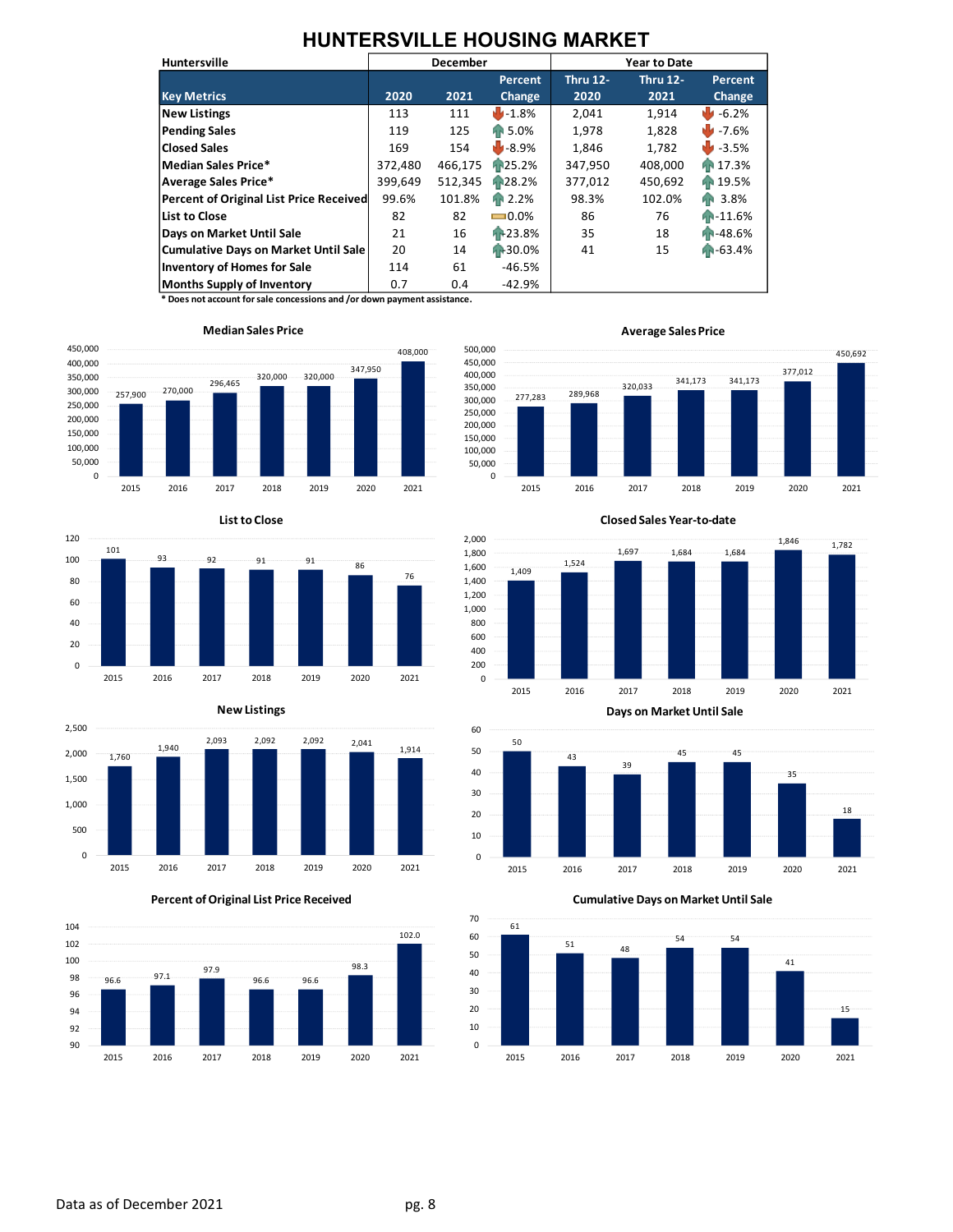#### **LAKE NORMAN HOUSING MARKET**

<span id="page-9-0"></span>

| Lake Norman                                    | <b>December</b> |         |               | <b>Year to Date</b> |                 |                     |
|------------------------------------------------|-----------------|---------|---------------|---------------------|-----------------|---------------------|
|                                                |                 |         | Percent       | <b>Thru 12-</b>     | <b>Thru 12-</b> | Percent             |
| <b>Key Metrics</b>                             | 2020            | 2021    | <b>Change</b> | 2020                | 2021            | Change              |
| <b>New Listings</b>                            | 161             | 104     | 435.4%        | 3,100               | 2,893           | $\frac{1}{2}$ -6.7% |
| <b>Pending Sales</b>                           | 174             | 123     | 1429.3%       | 2,881               | 2,701           | $-6.2%$<br>w        |
| <b>Closed Sales</b>                            | 224             | 183     | 18.3%         | 2,728               | 2.758           | 1.1%<br>ЙÑ          |
| <b>Median Sales Price*</b>                     | 415.000         | 487,883 | AN17.6%       | 420.000             | 460.000         | <b>R</b> 9.5%       |
| Average Sales Price*                           | 650.471         | 721,644 | AN10.9%       | 585,876             | 658,098         | FR 12.3%            |
| <b>Percent of Original List Price Received</b> | 98.7%           | 99.5%   | FP 0.8%       | 97.2%               | 100.0%          | <b>TR</b> 2.9%      |
| <b>List to Close</b>                           | 100             | 78      | A22.0%        | 110                 | 81              | $-26.4%$            |
| Days on Market Until Sale                      | 37              | 24      | FR35.1%       | 56                  | 26              | FR-53.6%            |
| <b>Cumulative Days on Market Until Sale</b>    | 43              | 23      | A46.5%        | 68                  | 27              | $-60.3%$            |
| <b>Inventory of Homes for Sale</b>             | 300             | 165     | $-45.0%$      |                     |                 |                     |
| <b>Months Supply of Inventory</b>              | 1.2             | 0.7     | $-41.7%$      |                     |                 |                     |

**\* Does not account for sale concessions and /or down payment assistance.** 























<span id="page-9-1"></span>Data as of December 2021 pg. 9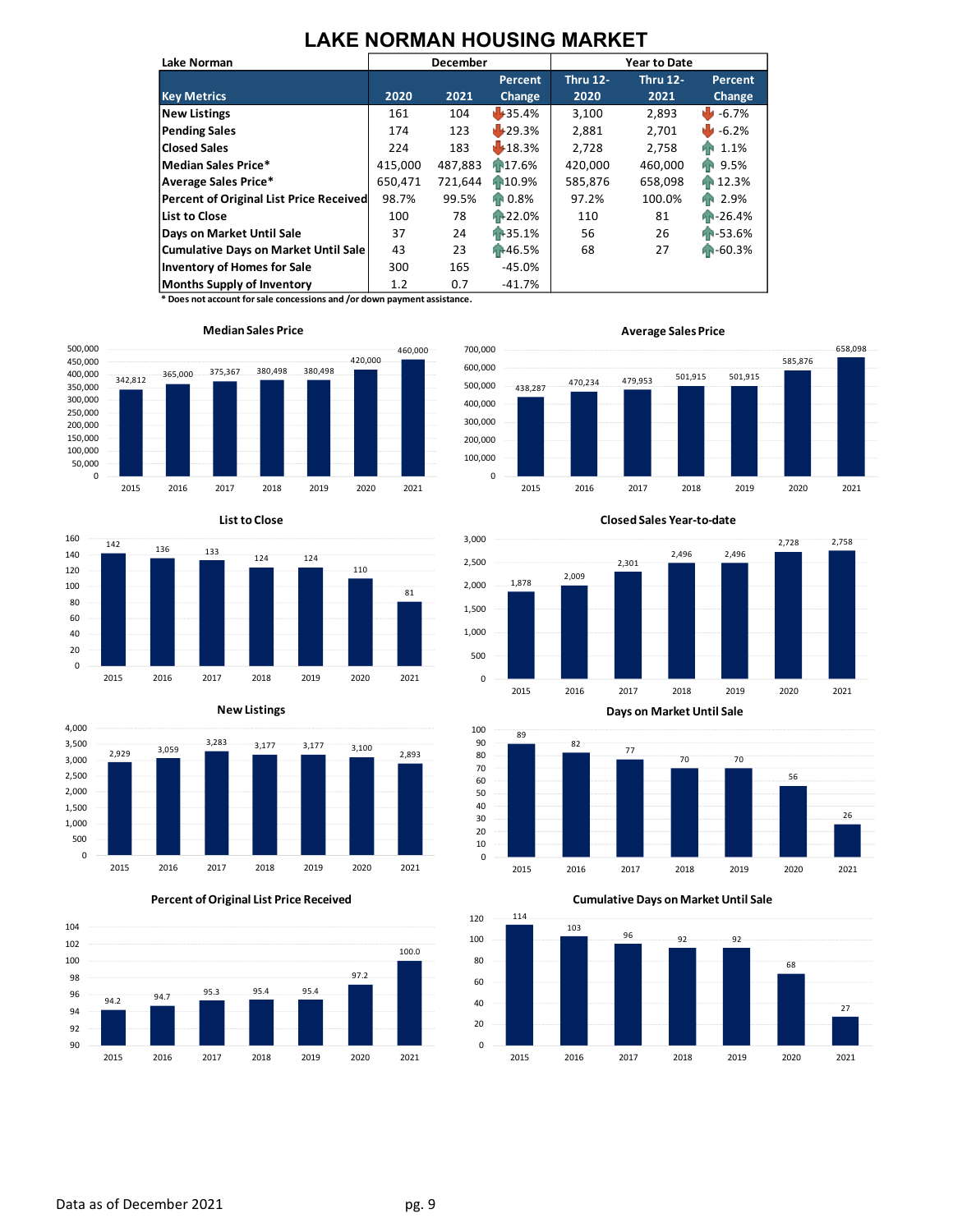#### **COMBINED STATISTICAL GRAPHS I**